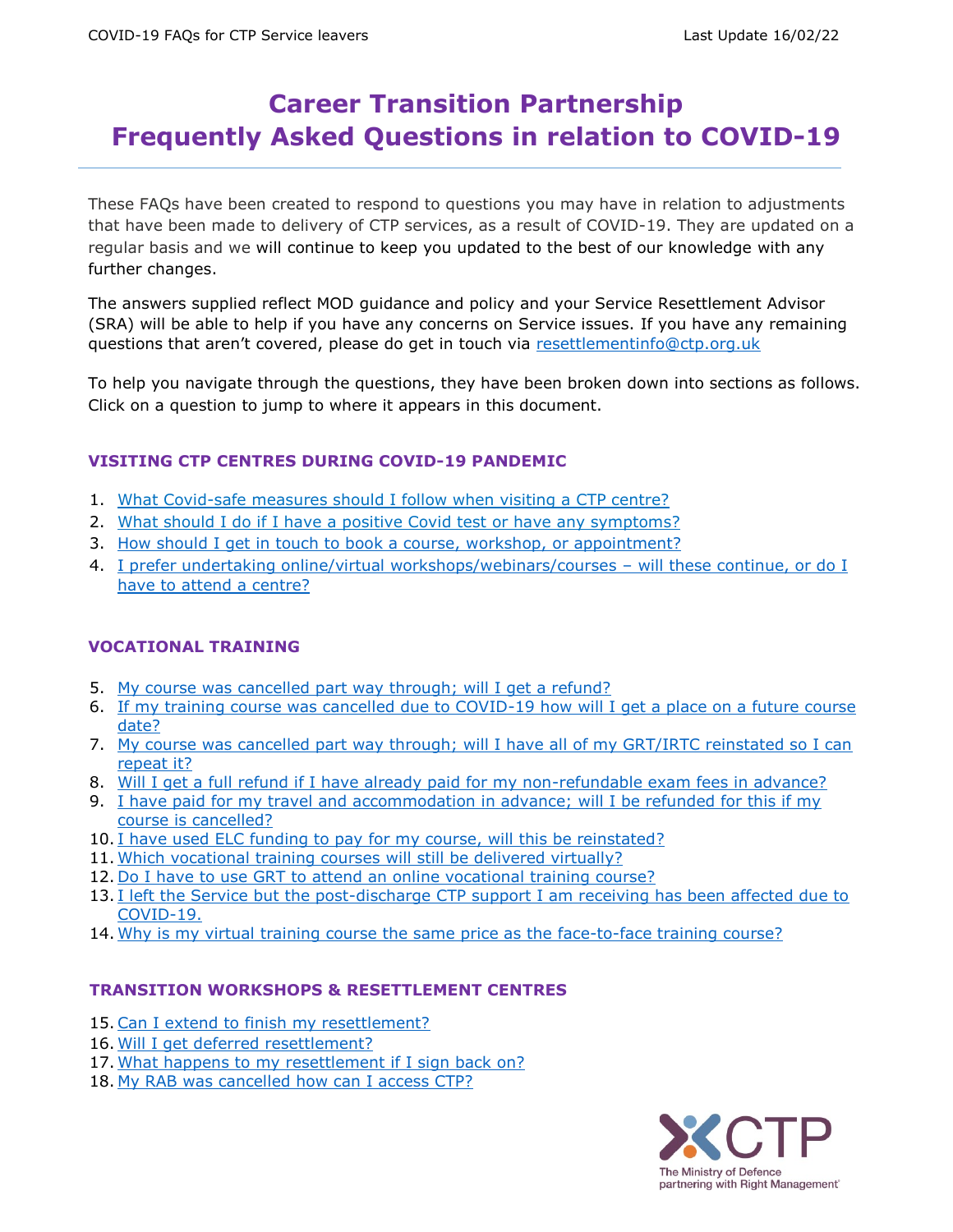- 19. [How can I contact CTP staff?](#page-4-4)
- 20. How can I contact my  $2<sup>nd</sup>$  [Line whilst they are working remotely and not in units?](#page-4-5)
- 21. [I am close to my discharge date and would like to attend](#page-4-6) a CTW but they are all at full [capacity. What options do I have?](#page-4-6)
- 22. [Will Financial Aspects of Resettlement \(FAR\)](#page-4-7) briefings be taking place on base units?

## **EMPLOYMENT, JOB-SEEKING & EVENTS:**

- 23. [I have recently left the Army but am considering re-joining, is this possible?](#page-4-8)
- 24. [I have recently left the Royal Navy but am considering re-joining, is this possible?](#page-4-9)
- 25. [I have recently left the Royal Air Force but am considering re-joining, is this possible?](#page-5-0)
- 26. [Will physical events such as employment fairs recommence?](#page-5-1)
- 27. Should I still apply for opportunities on RightJob?
- 28. [How can I access CTP Future Horizon support remotely?](#page-5-3)
- 29. Are employers still recruiting?
- 30[.Are employers still doing interviews?](#page-6-0)
- 31. [What's happening in the job market?](#page-6-1)

# **FAQS**

## **VISITING CTP CENTRES DURING COVID-19 PANDEMIC**

<span id="page-1-0"></span>**1. What Covid-safe measures should I follow when visiting a CTP centre?**

The current MoD policy aims to retain resilience and to help Service leavers and CTP staff to feel protected from the transmission of Covid-19 and omicron. The policy states:

 There is no requirement for Service leavers to wear a face covering in CTP sites, however those who wish to continue to do so will be fully supported.

Good hygiene behaviors and following the guidance provided around keeping a distance and regularly sanitising. Behaving in a socially responsible way to protect yourself and others, remains of paramount importance to reduce the chance of transmission.

- **2. What should I do if I have had a positive Covid test or have any symptoms?** MoD policy states that if you have had a positive Covid diagnosis of Covid you should not enter any CTP centre and should follow the appropriate government guidelines:
	- Government guidance for England<https://www.gov.uk/coronavirus>
	- Government guidance for Scotland<https://www.gov.scot/coronavirus-covid-19/>
	- Government guidance for Wales at <https://gov.wales/coronavirus>
	- Government guidance for Northern Ireland <https://www.nidirect.gov.uk/campaigns/coronavirus-covid-19>
- **3. How should I get in touch to book a course, workshop or appointment?** If you need to contact a member of CTP staff you should do so by telephone or email in the first instance. The footfall of individuals at CTP centres is carefully monitored to limit the number of individuals in centres, so please avoid visiting without a pre-scheduled appointment. The contact details of your local centre should have already been shared with

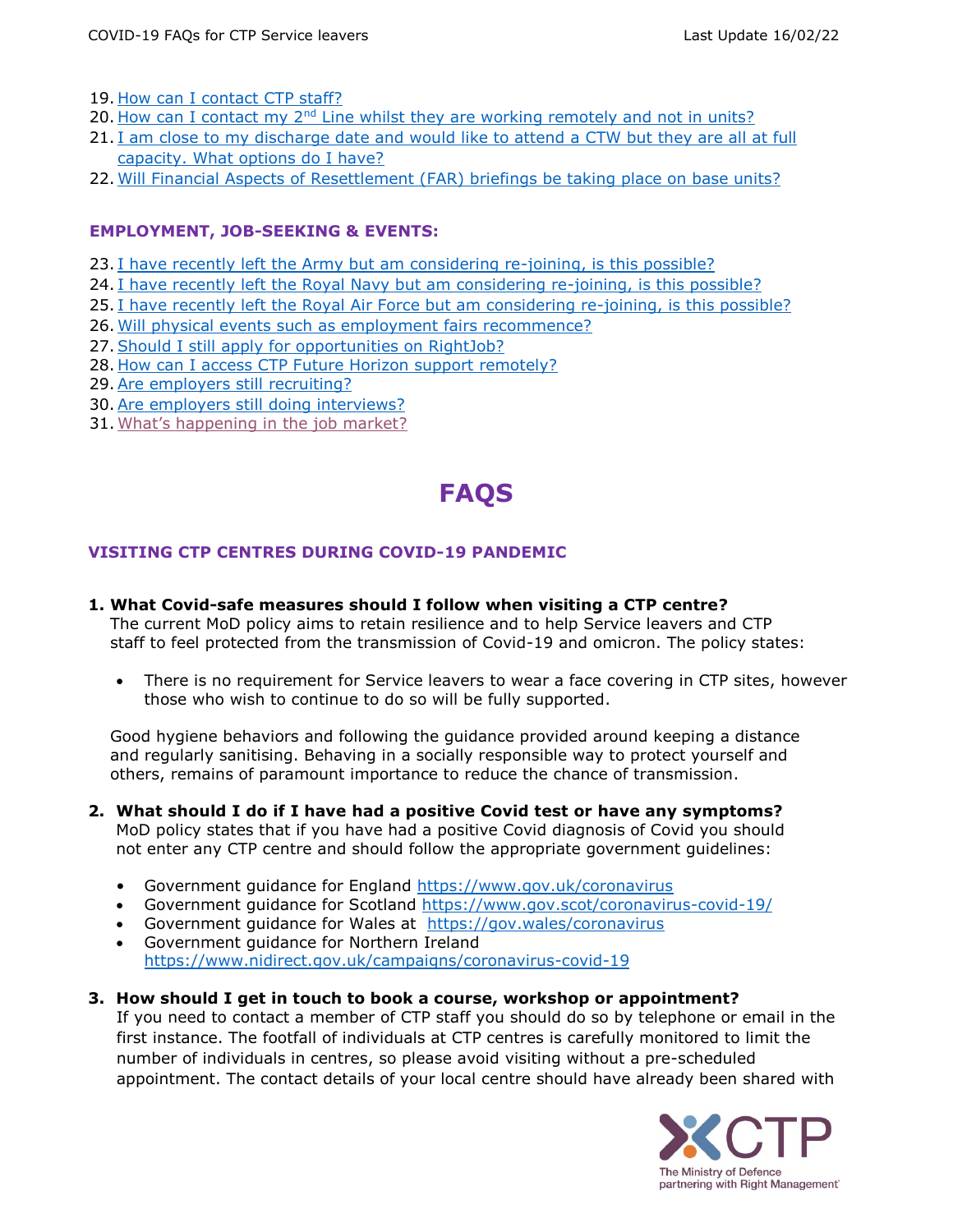you but they can also be found on the Contact Us page on our **[website here](https://www.ctp.org.uk/contact-us)**.

<span id="page-2-0"></span>**4. I prefer undertaking online/virtual workshops/webinars/courses – will these continue, or do I have to attend a centre?**

The increased programme of online resettlement activities such as transition workshops, virtual events, vocational training, webinars, and live chats will remain in place until further notice, offering you more flexible options in these uncertain times.

## **VOCATIONAL TRAINING**

### <span id="page-2-1"></span>**5. My course was cancelled part way through; will I get a refund?**

In the first instance you must attempt to rebook your course place for a future date. If that isn't possible, then request a refund from the training provider (for courses delivered through CTP this will be CTP). Should the provider's terms and conditions not allow a full refund then apply for any outstanding funds via MoD Form 2245 Annex H to JSP 534 which can be found in the footer of all pages on the CTP website, in the Quick Links drop down box. Completion of the form should be in line with JSP 534 part 1 Para 501; the completed form should NOT be submitted to CTP. As with all JPA claims, proof must be obtained from the training provider to demonstrate the difference between what was paid and the refund provided. If you have used ELCAS funding then please refer to ELCAS rules on reinstatement of your funding; your SRA can advise on this.

<span id="page-2-2"></span>**6. If my training course was cancelled due to COVID-19 how will I get a place on a future course date?**

If you had booked a place on a CTP course but it was cancelled due to COVID-19, then you will be contacted by the booking team and offered a future date. A number of course places will be ringfenced and, where possible, extra courses delivered to accommodate you. The MoD has directed that priority will be given to those with only 6 months left to serve, medical discharges and those who have extended in service once already in order to accommodate their course(s); future dates will be offered to those not in these categories.

<span id="page-2-3"></span>**7. My course was cancelled part way through; will I have all of my GRT/IRTC reinstated so I can repeat it?**

Yes via MoD F 2245 Annex H to JSP 534 which can be found in the footer of all pages on the CTP website, in the Quick Links drop down box.

<span id="page-2-4"></span>**8. Will I get a full refund if I have already paid for my non-refundable exam fees in advance?**

In the first instance you must attempt to re-book the exam. If this is not possible, proof must be obtained and then you should claim via MoD Form 2245, Annex H to JSP 534 which can be found in the footer of all pages on the CTP website, in the Quick Links drop down box.

<span id="page-2-5"></span>**9. I have paid for my travel and accommodation in advance; will I be refunded for this if my course is cancelled?**

Yes, if booked via HRG, this function will be carried out by them. If not, then use of the MoD Form 2245 is to be used with supporting evidence.

#### <span id="page-2-6"></span>**10.I have used ELC funding to pay for my course, will this be reinstated?**

TESRR policy states that "Any claimants who are attending courses or are intending to do so are requested to comply with Government guidance: The following Government guidance on GOV.UK must be followed: [https://www.gov.uk/government/publications/covid-19-stay-at](https://www.gov.uk/government/publications/covid-19-stay-at-home-guidance/stay-at-home-guidance-for-households-with-possible-coronavirus-covid-19-infection)[home-guidance/stay-at-home-guidance-for-households-with-possible-coronavirus-covid-19-](https://www.gov.uk/government/publications/covid-19-stay-at-home-guidance/stay-at-home-guidance-for-households-with-possible-coronavirus-covid-19-infection)

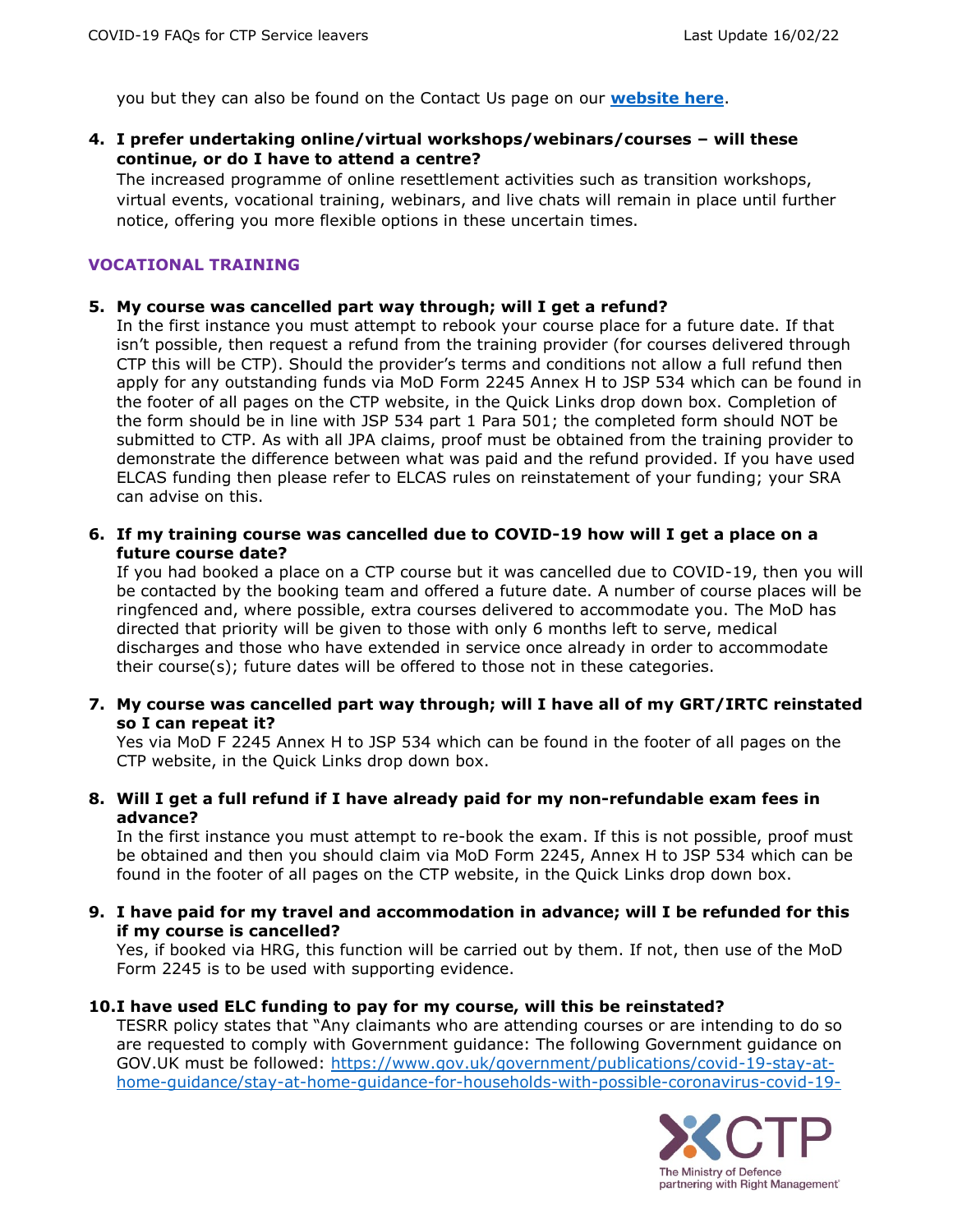[infection](https://www.gov.uk/government/publications/covid-19-stay-at-home-guidance/stay-at-home-guidance-for-households-with-possible-coronavirus-covid-19-infection) updated 26th January 2022. If a learner must self-isolate, then all efforts will be made to offer an alternative option later on. Additionally, it is recommended you refer to the cancellation and reinstatement guidance found on the FAQs page (link here: [http://www.enhancedlearningcredits.com/faqs\)](http://www.enhancedlearningcredits.com/faqs).

## <span id="page-3-0"></span>**11.Which vocational training courses will still be delivered virtually?**

The following vocational training virtual classroom courses will continue as follows:

- 5-day [APM PMQ](https://www.ctp.org.uk/resettlement-training/find-a-course/details/5-day-apm-project-management-(pmq))
- 10-day [APM PMQ](https://www.ctp.org.uk/resettlement-training/find-a-course/details/5-day-apm-project-management-(pmq))
- [Prince 2](https://www.ctp.org.uk/resettlement-training/find-a-course/details/prince-2)
- [Management of Change](https://www.ctp.org.uk/resettlement-training/find-a-course/details/apmg-change-management)
- [Management of Risk](https://www.ctp.org.uk/resettlement-training/find-a-course/details/management-of-risk)
- [Agile Project Management](https://www.ctp.org.uk/resettlement-training/find-a-course/details/agile-project-management-foundation-and-practitioner-certificate)
- **[Strategic Finance for Non-Financial Managers](https://www.ctp.org.uk/resettlement-training/find-a-course/details/strategic-finance-for-non-financial-managers)**
- [Managing Safely \(IOSH\)](https://www.ctp.org.uk/resettlement-training/find-a-course/details/managing-safely-(iosh))
- [CompTIA CYSA+](https://www.ctp.org.uk/resettlement-training/find-a-course/details/comptia-cyber-security-analyst-(cysa-))
- [CompTIA PenTest+](https://www.ctp.org.uk/resettlement-training/find-a-course/details/comptia-pentest-)
- [ILM L5 in Service Improvement](https://www.ctp.org.uk/resettlement-training/find-a-course/details/level-5-certificate-in-service-improvement-(lean-six-sigma))
- [Developing & Managing a Business with an online presence](https://www.ctp.org.uk/resettlement-training/find-a-course/details/developing-managing-a-business-with-an-online-presence)  classroom/virtual and also [full virtual on some dates](https://www.ctp.org.uk/resettlement-training/find-a-course/details/developing-managing-a-business-with-an-online-presence)
- [Level 3 Award in Education and Training](https://www.ctp.org.uk/resettlement-training/find-a-course?indexCatalogue=product-search&searchQuery=Level%203%20Award%20in%20Education%20and%20Training&wordsMode=AllWords)
- [Drone Piloting Level 4 Diploma \(blended learning\)](https://www.ctp.org.uk/resettlement-training/find-a-course/details/drone-piloting-level-4-diploma)

## <span id="page-3-1"></span>**12.Do I have to use GRT to attend an online vocational training course?**

Yes. If online training is being completed during working hours, it should be taken as GRT; not to do so is fraudulent. If you cannot access a JPA terminal to apply for your GRT please contact your Unit HR Admin and they should be able to help you. JPA will be updated with your attendance and use of GRT retrospectively if required.

## <span id="page-3-2"></span>**13.I left the Service but the post-discharge CTP support I am receiving has been affected due to COVID-19.**

CTP support post Service has been extended by 3 months from 24 months to 27 months to take into account COVID-19 disruption. The extension will apply to everyone registered for resettlement between 17th March and 30th June 2020 and this will be added as a footnote to JSP 534.

## <span id="page-3-3"></span>**14.Why is my virtual training course the same price as the face to face training course?**

Virtual classroom training is quite different to e-Learning. Our Virtual courses are delivered by the same trainer with the same maximum attendee numbers as classroom courses. You will be able to fully interact with the trainer and other class members, participate in group discussions and breakout rooms, view videos and boards, and have a very similar experience to that of classroom training. Some online pre course work will be required in advance, and course workbooks will be sent out by post wherever possible. A laptop or desktop PC with a webcam, microphone and speaker (or headset) will be required to complete any of our virtual courses and undertake the exam(s) from their current location.

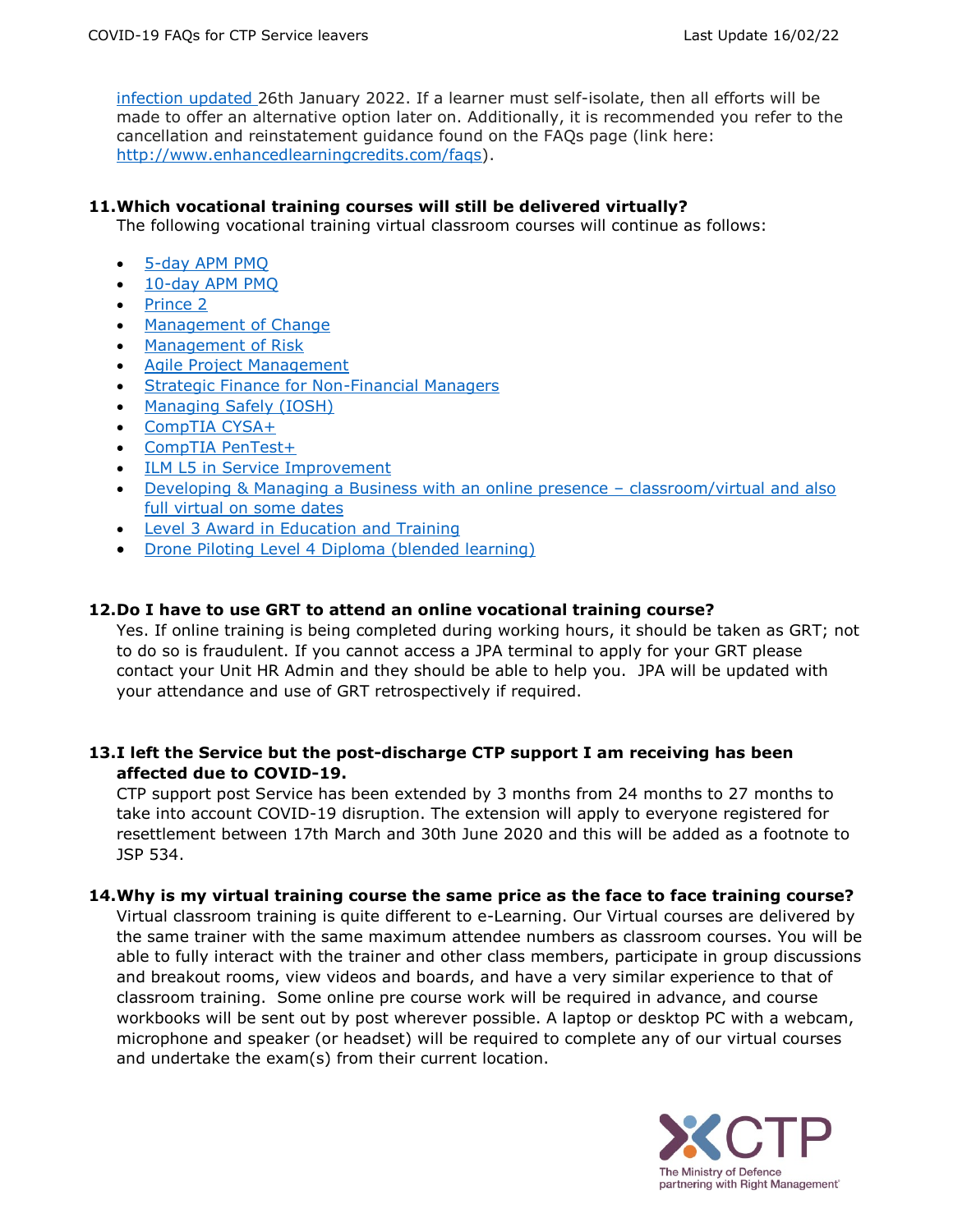#### **TRANSITION WORKSHOPS & RESETTLEMENT CENTRES**

#### <span id="page-4-0"></span>**15.Can I extend to finish my resettlement?**

This is a decision which will be made by individual single Service point of contact. Although access to CTP post-discharge resettlement entitlement has been extended by 3 months, in-Service extensions are at the gift of single Service points of contact, as per JSP 534.

#### <span id="page-4-1"></span>**16.Will I get deferred resettlement?**

You may have the option to defer your resettlement to enable you to undertake resettlement post discharge. Please contact your single Service SRA for more information and guidance on deferral policy.

#### <span id="page-4-2"></span>**17.What happens to my resettlement if I sign back on?**

As per JSP 534 which can be found in the footer of all pages on the CTP website, in the Quick Links drop down box.

#### <span id="page-4-3"></span>**18.My RAB was cancelled how can I access CTP?**

This will be decided by single Services. Some  $2<sup>nd</sup>$  line are conducting telephone interviews to register Service leavers. Please contact your local SRA for more detail; this may include the use of paper-based forms as last resort.

#### <span id="page-4-4"></span>**19.How can I contact CTP staff?**

Email remains the most robust form of contact with CTP staff. The reason for this is that some telephone lines are inaccessible due to staff working remotely. We have updated the [Contact](https://www.ctp.org.uk/contact-us)  [Us](https://www.ctp.org.uk/contact-us) page on the CTP website.

## <span id="page-4-5"></span>**20.How can I contact my 2nd Line whilst they are working remotely and not in units?** You are advised to make initial contact with your local education centre. They will be able to link you with a point of contact at a local level who will be able to address any questions you may have with relation to your resettlement provision.

<span id="page-4-6"></span>**21.I am close to my discharge date and would like to attend a CTW but they are all at full capacity. What options do I have?** 

In the unlikely event that there is no availability for a CTW (either remote or classroom-based) within your timeframe, we recommend you book a full guidance telephone call as soon as possible. In addition to this, we have a host of bespoke on-line activities to ensure you are fully supported and meet your resettlement needs.

#### <span id="page-4-7"></span>**22.Will Financial Aspects of Resettlement (FAR) briefings be taking place on base units?** You can find the next scheduled dates for FARs on the **[CTP website here](https://www.ctp.org.uk/resettlement-courses/follow-on-workshop/Financial+Aspects+of+Resettlement+-+All+Ranks/search)**.

#### **EMPLOYMENT, JOB-SEEKING & EVENTS:**

- <span id="page-4-8"></span>**23.I have recently left the Army but am considering re-joining, is this possible?** The Army's policy on Re-joining is contained in AGAI 40, Part 4. There is a page on the Army [Website](https://apply.army.mod.uk/how-to-join/entryoptions/regular-army-rejoiner) devoted to re-joiners, which includes information on eligibility and process.
- <span id="page-4-9"></span>**24.I have recently left the Royal Navy but am considering re-joining, is this possible?**  There is a page on the [RN website](https://www.royalnavy.mod.uk/careers/joining/re-joining) devoted to re-joiners into the Royal Navy, which includes

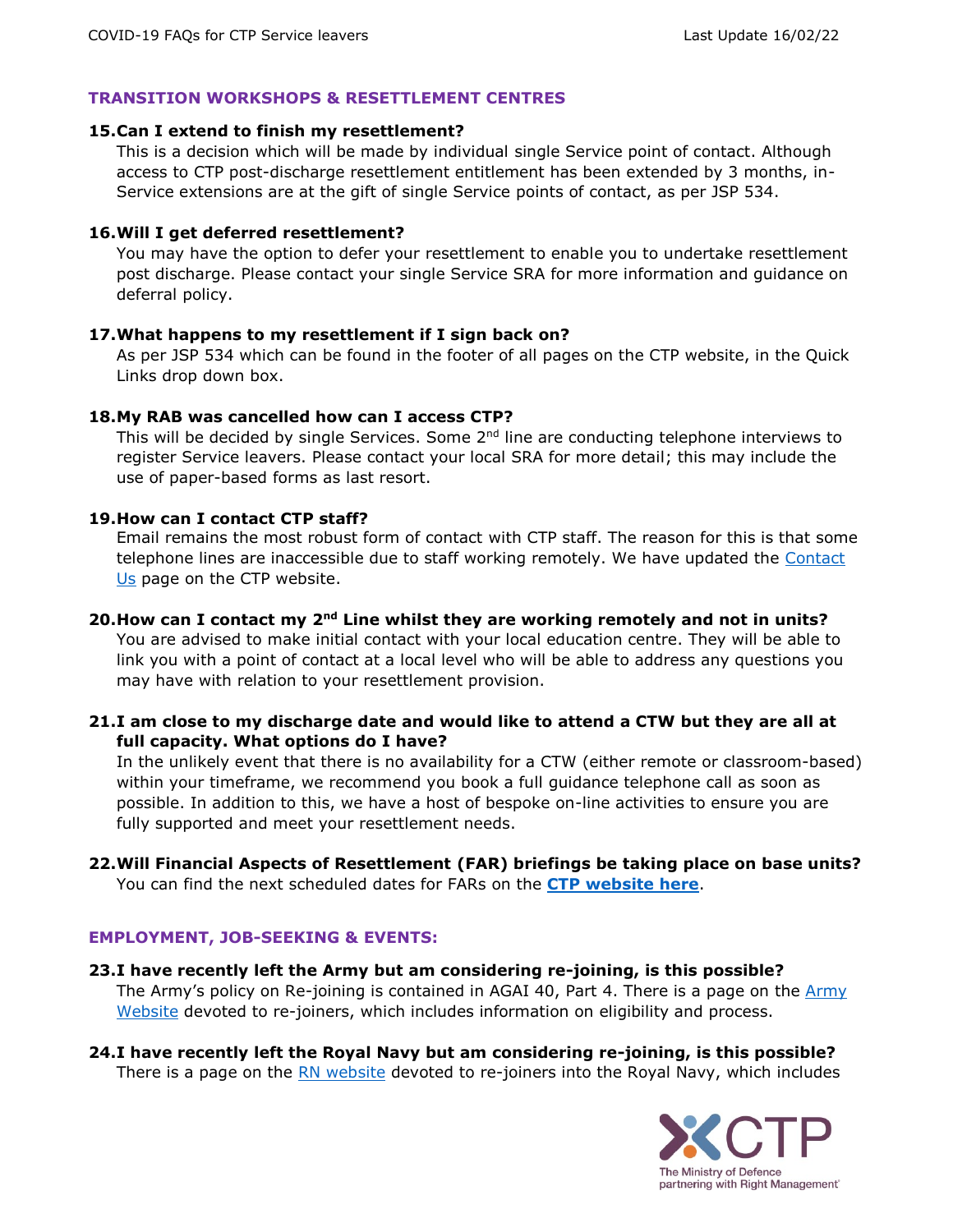information on eligibility and process.

## <span id="page-5-0"></span>**25.I have recently left the Royal Air Force but am considering re-joining, is this possible?**

There is a page on the [RAF website](https://www.raf.mod.uk/recruitment/how-to-apply/rejoiners-and-inter-service-transfer) devoted to re-joiners into the Royal Air Force, which includes information on eligibility and process.

#### <span id="page-5-1"></span>**26.Will physical events such as Employment Fairs recommence?**

We have recommenced opening our doors to in-person CTP Employment Fairs and have a full programme scheduled throughout 2022. Our priority is to ensure our events are carried out in a safe and responsible way, to protect the safety of high volumes of individuals in close proximity, and to minimise the spread of COVID-19. In order to do this, we will follow the advice and restrictions put in place by the government and public health authorities at the time of each event. Details of the most up to date guidance will be shared in the joining instructions sent to you prior to any CTP event you are registered to attend.

Our Virtual Employer Events (VEEs) continue to be an effective, additional way for you to engage with multiple employers. The VEEs enable you to engage directly with employers using video technology.

All CTP events are promoted on the [Events Calendar](https://www.ctp.org.uk/events)) on our website, where you will find further information and directions for booking your place. You will also find the majority of the vacancies being advertised at these events on [CTP RightJob.](https://www.ctp.org.uk/my-plan/login)

#### <span id="page-5-2"></span>**27.Should I still apply for opportunities on RightJob?**

Absolutely! Our Employer Engagement team are continuing to work with employers to support them with their recruitment needs. The employment market is showing strong signs of recovery and we are now seeing record levels of vacancies. We would encourage you to apply for any suitable roles you see on [CTP RightJob](https://www.ctp.org.uk/my-plan/login) as soon as possible and not wait for the closing date. We are seeing some employers closing their vacancies before the closing date as they are receiving a high number of applications.

New vacancies are uploaded on a daily basis, so you should login regularly to ensure you don't miss out on the perfect role for you. If you have completed your online profile, and opted in to receive updates, we will continue to notify you of suitable jobs. If you have any questions about your job matches, please contact us via [resettlementinfo@ctp.org.uk](mailto:resettlementinfo@ctp.org.uk)

#### <span id="page-5-3"></span>**28.How can I access CTP Future Horizon support remotely?**

If you are leaving the Services having served less than 4 years, you are entitled to CTP Future Horizons support [\(https://www.ctp.org.uk/futurehorizons\)](https://www.ctp.org.uk/futurehorizons). If your unit is temporarily closed and you have not been able to get signed up to the programme, please contact Angela or Amanda by email at [aheap@ctp.org.uk](mailto:aheap@ctp.org.uk) or [akettlewell@ctp.org.uk](mailto:akettlewell@ctp.org.uk) and we will get back to you as soon as possible to support you.

#### <span id="page-5-4"></span>**29.Are employers still recruiting?**

Yes! We are seeing strong signs of recovery across the employment market, with record numbers of vacancies as more jobs are being created with the cessation of Covid-19 restrictions. Sectors such as transport, utilities, IT, engineering, logistics and healthcare are among the top sectors for recruitment. On CTP RightJob the majority of roles advertised are